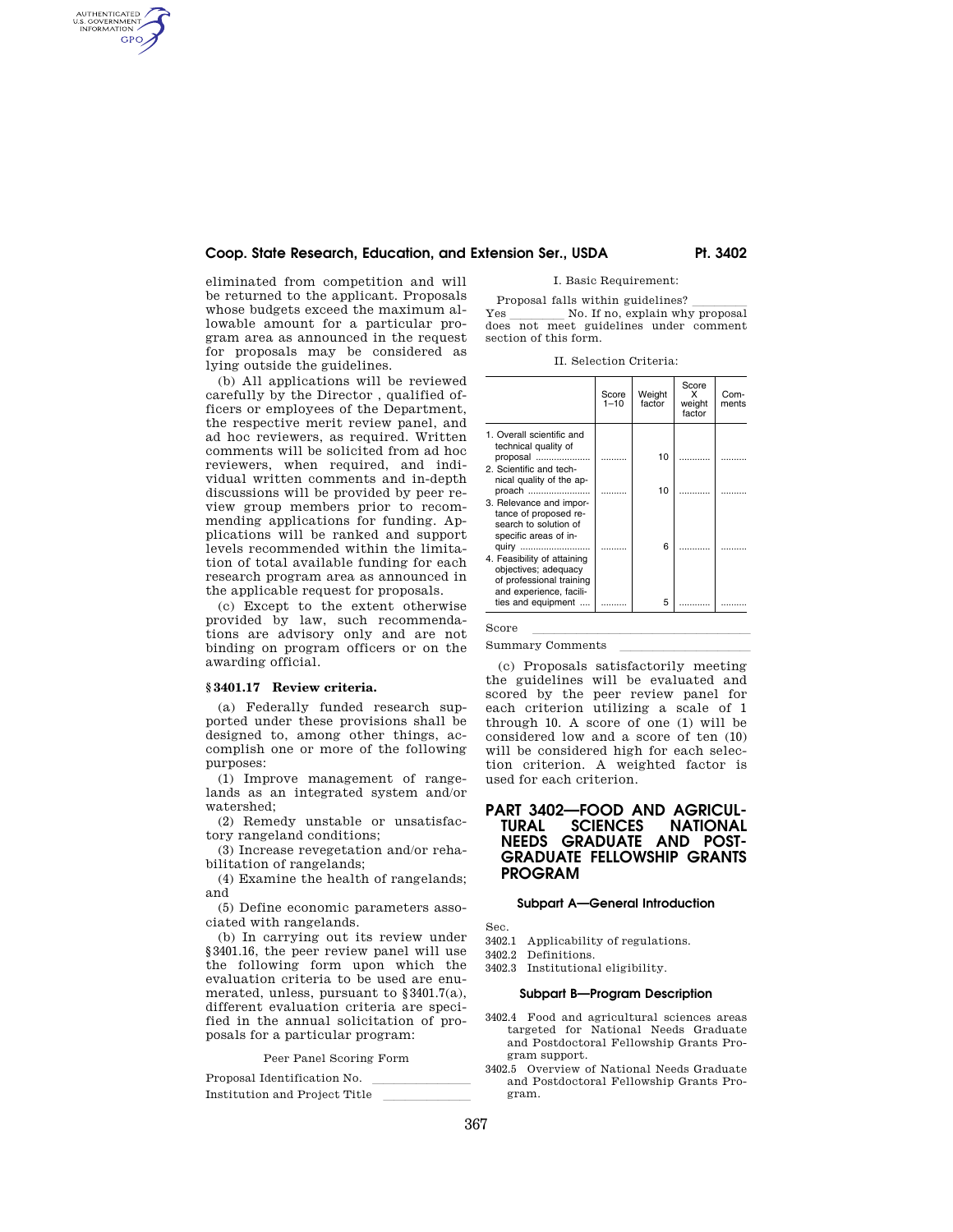- 3402.6 Overview of the special international study and/or thesis/dissertation research travel allowance.
- 3402.7 Fellowship appointments.
- 3402.8 Fellowship activities.
- 3402.9 Financial provisions.

## **Subpart C—Preparation of an Application**

- 3402.10 Application package.<br>3402.11 Proposal cover page
- Proposal cover page.
- 3402.12 Project summary.<br>3402.13 National need nary
- National need narrative.
- 3402.14 Budget and budget narrative.
- 3402.15 Faculty vitae.
- 3402.16 Appendix.

### **Subpart D—Submission and Evaluation of an Application**

3402.17 Where to submit an application.

3402.18 Evaluation criteria.

#### **Subpart E—Supplementary Information**

3402.19 Terms and conditions of grant awards.

3402.20 Other Federal statutes and regulations that apply.

3402.21 Confidential aspects of applications and awards.

3402.22 Access to peer review information.

3402.23 Documentation of progress on funded projects.

3402.24 Evaluation of program.

AUTHORITY: 7 U.S.C. 3316.

SOURCE: 69 FR 62537, Oct. 26, 2004, unless otherwise noted.

EDITORIAL NOTE: Nomenclature changes to part 3402 appear at 76 FR 4807, Jan. 27, 2011.

# **Subpart A—General Introduction**

#### **§ 3402.1 Applicability of regulations.**

(a) The regulations of this part apply to competitive grants awarded under the provisions of section 1417(b)(6) of the National Agricultural Research, Extension and Teaching Policy Act of 1977, as amended, 7 U.S.C. 3152(b)(6). The Act designates the U.S. Department of Agriculture (USDA) as the lead Federal agency for agricultural research, extension, and teaching in the food and agricultural sciences. Section 1417(b)(6) authorizes the Secretary of Agriculture, who has delegated the authority to theNational Institute of Food and Agriculture (NIFA), to make competitive grants to land-grant colleges and universities, colleges and universities having significant minority enrollments and a demonstrable ca-

# **§ 3402.1 7 CFR Ch. XXXIV (1–1–13 Edition)**

pacity to carry out the teaching of food and agricultural sciences, and to other colleges and universities having a demonstrable capacity to carry out the teaching of food and agricultural sciences, to administer and conduct graduate and postdoctoral fellowship programs to help meet the Nation's needs for development of scientific and professional expertise in the food and agricultural sciences. The Graduate Fellowships are intended to encourage outstanding students to pursue and complete graduate degrees in the areas of food and agricultural sciences designated by NIFA through the Office of Higher Education Programs (HEP) as national needs. The postdoctoral Fellowships are intended to provide additional mentoring and training to outstanding USDA Graduate Fellows who completed their doctoral degrees no more than five (5) years before they begin the postdoctoral Fellowships.

(b) The regulations of this part do not apply to grants awarded by the Department of Agriculture under any other authority.

# **§ 3402.2 Definitions.**

As used in this part:

*Citizen or national of the United States*  means—

(1) A citizen or native resident of a State; or,

(2) A person defined in the Immigration and Nationality Act, 8 U.S.C.  $1101(a)(22)$ , who, though not a citizen of the United States, owes permanent allegiance to the United States.

*College and university* means an educational institution in any State which—

(1) Admits as regular students only persons having a certificate of graduation from a school providing secondary education, or the recognized equivalent of such a certificate,

(2) Is legally authorized within such State to provide a program of education beyond secondary education,

(3) Provides an educational program for which a bachelor's degree or any other higher degree is awarded,

(4) Is a public or other nonprofit institution, and

(5) Is accredited by a nationally recognized accrediting agency or association.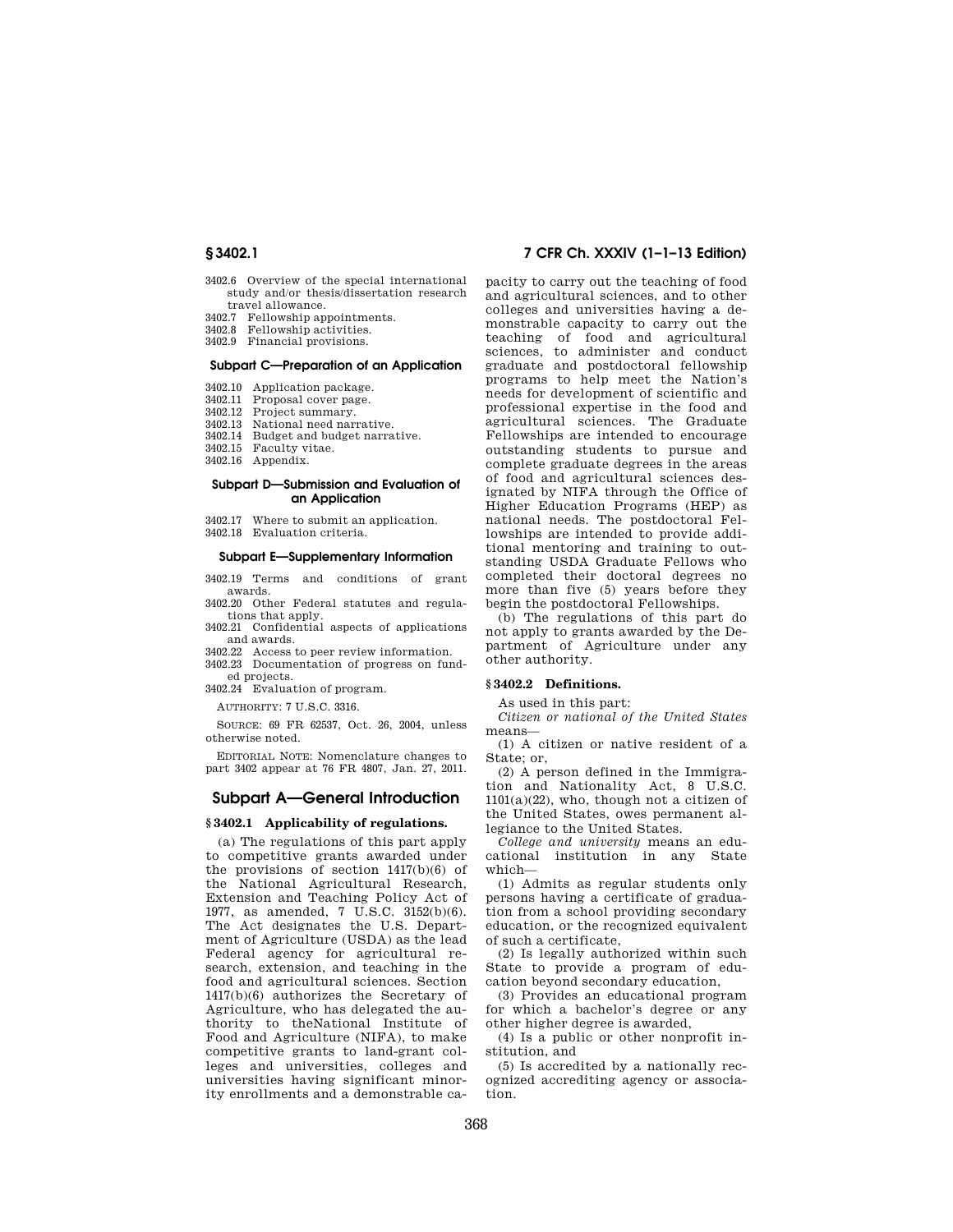*Food and agricultural sciences* means basic, applied, and developmental research, extension, and teaching activities in the food, agricultural, renewable natural resources, forestry, and physical and social sciences in the broadest sense of these terms including but not limited to research, extension and teaching activities concerned with the production, processing, marketing, distribution, conservation, consumption, research, and development of food and agriculturally related products and services, inclusive of programs in agriculture, natural resources, aquaculture, forestry, veterinary medicine, home economics, rural development, and closely allied fields.

*Graduate degree* means a master's or doctoral degree.

*State* means any one of the fifty States, the Commonwealth of Puerto Rico, Guam, American Samoa, the Commonwealth of the Northern Marianas, the Federated States of Micronesia, the Republic of the Marshall Islands, the Republic of Palau, the Virgin Islands of the United States, and the District of Columbia.

*Teaching activities* means formal classroom instruction, laboratory instruction, and practicum experience specific to the food and agricultural sciences and matters relating thereto conducted by colleges and universities offering baccalaureate or higher degrees.

# **§ 3402.3 Institutional eligibility.**

Applications may be submitted by land-grant colleges and universities, by colleges and universities having significant minority enrollments and a demonstrable capacity to carry out the teaching of food and agricultural sciences, and by other colleges and universities having a demonstrable capacity to carry out the teaching of food and agricultural sciences. All applicants must be institutions that confer a graduate degree in at least one area of the food and agricultural sciences targeted for National Needs Fellowships, that have a significant on-going commitment to the food and agricultural sciences generally, and that have a significant ongoing commitment to the specific subject area for which a grant application is made. It is the objective to award grants to colleges and universities which have notable teaching and research competencies in the food and agricultural sciences. The Graduate Fellowships are specifically intended to support programs that encourage outstanding students to pursue and complete a graduate degree at such institutions in an area of the food and agricultural sciences for which there is a national need for the development of scientific and professional expertise. The postdoctoral Fellowships are designed to support academic programs that provide additional training and mentoring to USDA Graduate Fellows and have notable teaching and research competencies in the NIFA designated national need areas. Institutions which currently have excellent programs of graduate study and training in the food and agricultural sciences dealing with targeted national needs are particularly encouraged to apply for all National Needs Fellowships.

# **Subpart B—Program Description**

### **§ 3402.4 Food and agricultural sciences areas targeted for National Needs Graduate and Postdoctoral Fellowship Grants Program support.**

Areas of the food and agricultural sciences, including multidisciplinary studies, appropriate for Fellowship grant applications are those in which developing shortages of expertise have been determined and targeted by HEP for National Needs Graduate and Postdoctoral Fellowship Grants Program support. When funds are available and HEP determines that a new competition is warranted, the specific areas and funds per area will be identified in a funding opportunity announcement announcing the program and soliciting program applications.

#### **§ 3402.5 Overview of National Needs Graduate and Postdoctoral Fellowship Grants Program.**

(a) The program will provide funds for a limited number of grants to support graduate student stipends and cost-of-education institutional allowances. These grants will be awarded competitively to eligible institutions. In order to encourage the development of special activities that are expected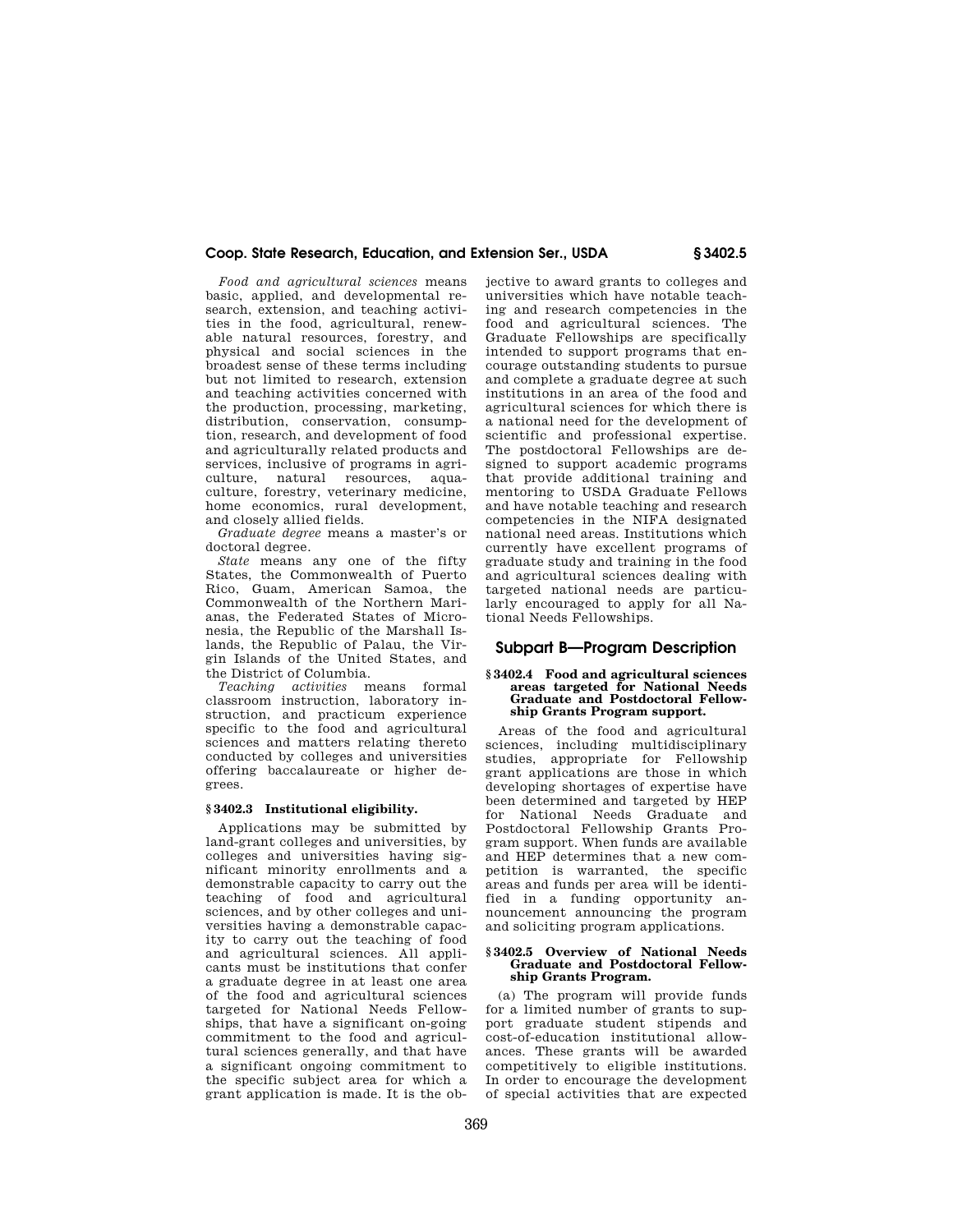to contribute to Fellows' advanced degree objectives, the program will also provide competitive, special international study or thesis/dissertation research travel allowances for a limited number of USDA Graduate Fellows. To encourage academic institutions to provide additional training/ mentoring to outstanding USDA Graduate Fellows who have completed their doctoral degrees, the program will also provide postdoctoral Fellowship grants to a limited number of USDA Graduate Fellows.

(b) Based on the amount of funds appropriated in any fiscal year, HEP will determine:

(1) Whether new competitions for graduate Fellowships, postdoctoral Fellowships, and/or special international study or thesis/dissertation research travel allowances will be held during that fiscal year;

(2) The degree level(s) to be sup-<br>orted—master's doctoral and/or ported—master's, postdoctoral;

(3) The proportion of appropriations to be targeted for Fellowship stipends for each respective degree level supported;

(4) The proportion of appropriations to be targeted for the cost-of-education institutional allowances for each respective degree level supported;

(5) The proportion of appropriations to be targeted for the special international study or thesis/dissertation research travel allowances for each respective degree level supported;

(6) The allowable stipend amount for each respective degree level supported, the cost-of-education institutional allowance for each respective degree level supported, and the maximum funds available for each special international study or thesis/dissertation research travel allowance for each respective degree level supported;

(7) The activities for which the costof-education allowance may be used for awards made in that year; and

(8) The maximum total funds that may be awarded to an institution under the program in a given fiscal year.

(c) HEP will also determine:

(1) The maximum number of national needs areas for which funding may be requested in a single application;

(2) The degree levels for which funding may be requested in a single application;

(3) The minimum and maximum number of fellowships for which an institution may apply in a single application; and

(4) The limits on the total number of applications that can be submitted by an institution, college, school, or other administrative unit.

(d) These determinations will be published as a part of the solicitation, which will be available at *http:// www.grants.gov.* 

### **§ 3402.6 Overview of the special international study and/or thesis/dissertation research travel allowance.**

(a) For each USDA Graduate Fellow who desires to be considered for a special international study or thesis/dissertation research travel allowance, the Project Director must apply to HEP for a supplemental grant in accordance with instructions published in the solicitation. Postdoctoral Fellows are not eligible to receive the special international study or thesis/dissertation research travel allowance. Each application must include a ''Proposal Cover Page'' (Form NIFA–2002), ''Project Summary'' (Form NIFA–2003), ''Budget'' (Form NIFA–2004) and National Environmental Policy Act Exclusions Form (Form NIFA—2006).

(1) To provide HEP with sufficient information upon which to evaluate the merits of the requests for a special international study or thesis/dissertation research travel allowance, each application for a supplemental grant must contain a narrative which provides the following:

(i) The specific destination(s) and duration of the travel;

(ii) The specific study or thesis/dissertation research activities in which the Fellow will be engaged;

(iii) How the international experience will contribute to the Fellow's program of study;

(iv) A budget narrative specifying and justifying the dollar amount requested for the travel;

(v) Summary credentials of the faculty or other professionals with whom the Fellow will be working during the international experience (summary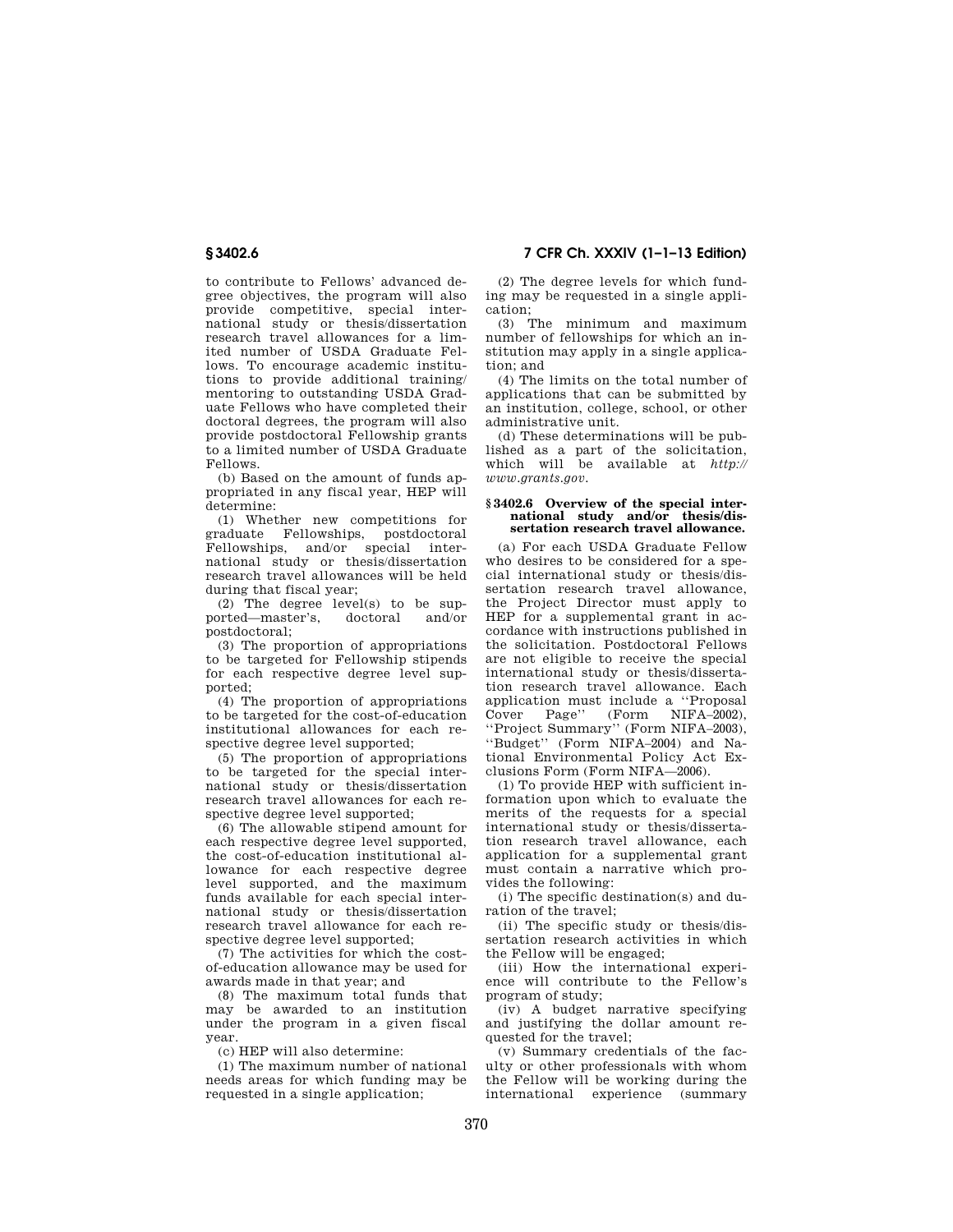credentials must not exceed three pages per person);

(vi) A letter from the dean of the Fellow's college or equivalent administrative unit supporting the Fellow's travel request and certifying that the travel experience will not jeopardize the Fellow's satisfactory progress toward degree completion; and

(vii) A letter from the fellowship grant Project Director certifying the Fellow's eligibility, the accuracy of the Fellow's travel request, and the relevance of the travel to the Fellow's advanced degree objectives.

(2) The narrative portion of the application must not exceed the page limitation included in the program solicitation.

(b) All complete requests will be evaluated by professional staff from USDA or other Federal agencies, as appropriate. Evaluation criteria will be published in the solicitation. HEP will award grants in accordance with evaluation criteria and to the extent possible based on availability of funds.

(c) Any current Fellow with sufficient time to complete the international experience before the termination date of the grant under which he/she is supported is eligible for a special international study or thesis/dissertation research travel allowance. Before the international study or thesis/dissertation research travel may commence, a Fellow must have completed one academic year of full-time study, as defined by the institution, under the Fellowship appointment and arrangements must have been formalized for the Fellow to study and/or conduct research in the foreign location(s).

#### **§ 3402.7 Fellowship appointments.**

(a)(1) Fellows must be identified and Fellowships must be awarded within 18 months of the effective date of a grant. Institutions failing to meet this deadline will be required to refund monies associated with any unawarded Fellowship(s). Graduate Fellowship appointments may be held only by persons who enroll and pursue full-time study in a graduate degree program in the national need area and at the degree level supported by the grant. Postdoctoral Fellowship appointments may be held only by persons who pursue full-time

traineeship in research, teaching or extension in the national need area and are supervised by the mentor indicated in the grant application.

(2) It will be the responsibility of the grantee institution to award fellowships to students of superior academic ability.

(3) Graduate Fellows:

(i) Must be appointed before completing two semesters or equivalent hours of full-time study, as defined by the institution, or immediately after passing of candidacy/qualifying examinations, whichever is later;

(ii) Must be citizens or nationals of the United States as determined in accordance with Federal law; and

(iii) Must have strong interest, as judged by the institution, in pursuing a degree in a targeted national need area and in preparing for a career as a food or agricultural scientist or professional.

(4) Postdoctoral Fellows:

(i) Must have been USDA Graduate Fellows who successfully completed their doctoral degrees in areas of the food and agricultural sciences designated by NIFA as national need areas;

(ii) Must not have obtained their doctoral degrees more than five years prior to beginning their postdoctoral Fellowships;

(iii) Must have strong interest, as judged by the institution, in preparing for a career in agricultural research, teaching or extension.

(5)(i) A doctoral level Graduate Fellow who maintains satisfactory progress in his or her course of study is eligible for support for a maximum of 36 months within a 42-month period. A master's level Fellow who maintains satisfactory progress in his or her course of study is eligible for support for a maximum of 24 months during a 30-month period. A postdoctoral Fellow who achieves his or her training objectives is eligible for support for a maximum of 36 months during a 60-month period. It is the intent of this program that Graduate Fellows pursue full-time uninterrupted study or thesis/dissertation research, including time spent pursuing USDA-funded special international study or thesis/dissertation research activities.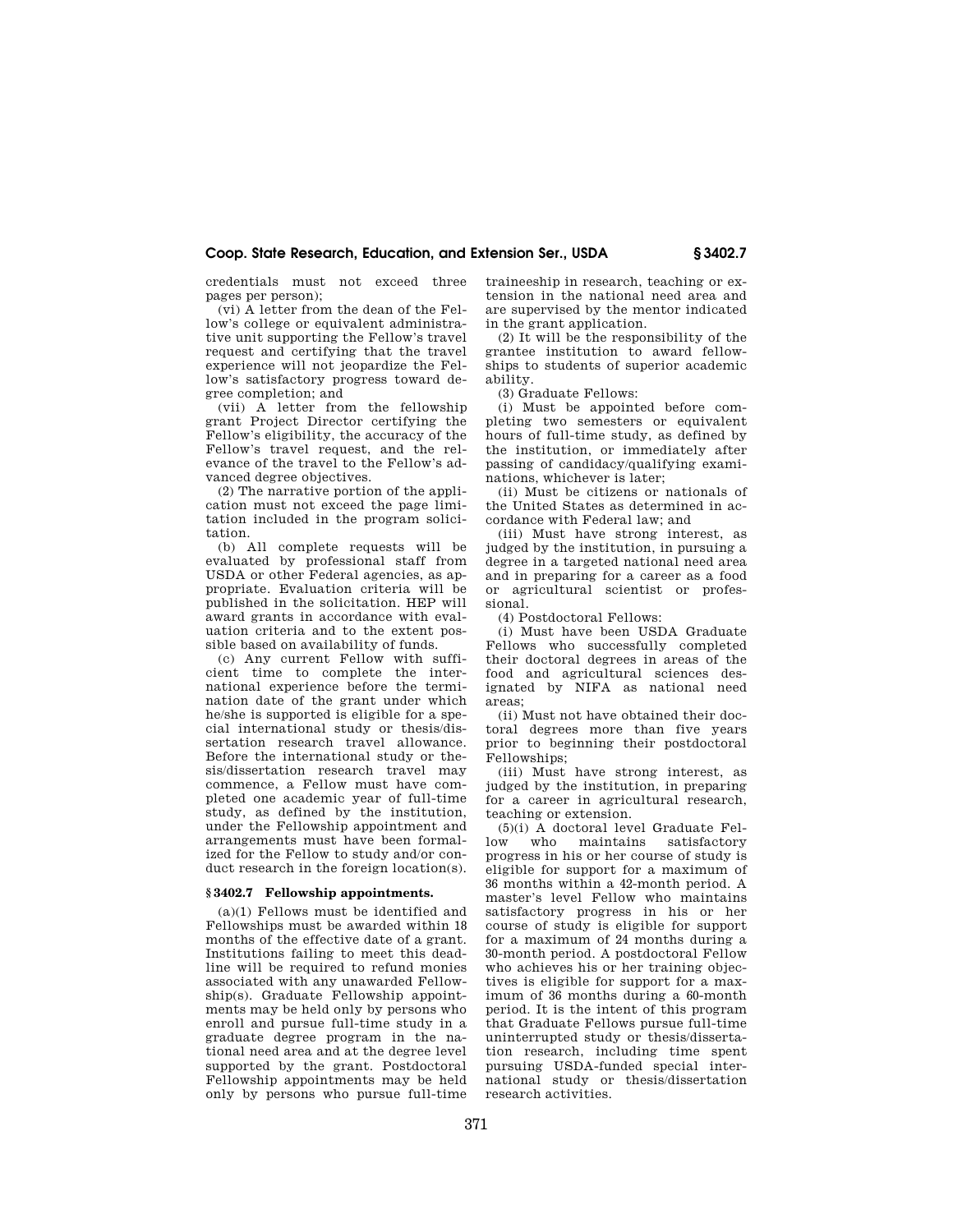(ii) Postdoctoral Fellowship appointments may be held only by persons who pursue full-time traineeship in research, teaching, or extension in the national need area and are supervised by the mentor indicated in the grant application.

However, during the period of support, USDA Graduate and Postdoctoral Fellows are permitted, at the discretion of their institutions, to accept additional supplemental employment that would positively contribute to their training or research and provide eligibility for tuition waivers (e.g., full or partial tuition waivers with research or teaching assignments).

(iii) For graduate Fellows requiring additional time to complete a degree, it is expected that the institution will endeavor to continue supporting individuals originally appointed to Fellowships through such other institutional means as teaching assistantships and<br>research assistantships For assistantships. For postdoctoral Fellows who terminate the Fellowships prematurely, the institution must return all unexpended monies to USDA. For USDA Graduate Fellows who complete the program of study early (less than 24 months for master's degree or 36 months for doctoral degree) or terminate their Fellowships prematurely, the institution may use any unexpended monies, within the time remaining on the project grant, to support pursuit of a doctoral degree in a discipline in the food and agricultural sciences by a master's degree level Fellow at the grantee institution; or a replacement Graduate Fellow. Where less than one semester/ quarter remains before the expiration date of the Graduate Fellowship grant, the institution must refund any unexpended monies to the granting agency. Such funds cannot be used to increase the annual stipend amounts for current USDA Graduate or Postdoctoral Fellows.

(b) Within the framework of the regulations in this part, all decisions with respect to the appointment of Fellows will be made by the institution. However, institutions are urged to take maximum advantage of opportunities for awarding Fellowships to members of underrepresented groups at the graduate and postdoctoral level in the food

# **§ 3402.7 7 CFR Ch. XXXIV (1–1–13 Edition)**

and agricultural sciences, particularly minorities and women. Throughout a USDA Graduate Fellow's tenure, the institution should satisfy itself that the Fellow is making satisfactory academic progress, and carrying out, or planning to carry out, national needs related research. If an institution finds it necessary to terminate support of a USDA Graduate Fellow or a postdoctoral Fellow for insufficient progress or by decision on the part of the Fellow, the Fellow may no longer receive funds from the active grant. However, termination does not automatically disqualify a Fellow from receiving future grant support under this program. If a graduate or postdoctoral Fellow finds it necessary to interrupt his or her program of study because of health, personal reasons, or outside employment, the institution must reserve the funds for the purpose of allowing the Fellow to resume funded training any time within a six (6) month period. However, a USDA Graduate or Postdoctoral Fellow who finds it necessary to interrupt his/her program of training more than one time cannot exceed a total of six (6) months' cumulative leave status without forfeiting eligibility. For a USDA Graduate Fellowship terminated because of insufficient progress, by decision on the part of the Fellow, or reserved due to an interrupted program but not resumed within the required time period, the institution may use any unexpended monies to support, within the time remaining on the project grant, and subject to the limitations above, a replacement Fellow at the same mas-<br>ter's or doctoral levels. For doctoral postdoctoral Fellowships terminated because of insufficient progress, by decision on the part of the Fellow, or reserved due to an interrupted program but not resumed within the required time period, the institution must return all the unexpended monies to NIFA.

(c) Only Fellows enrolled in master's programs of study may be supported under master's Fellowship grants. Master's degree level Fellows who complete their degree early may be supported under master's Fellowship grants, if they are enrolled in Ph.D.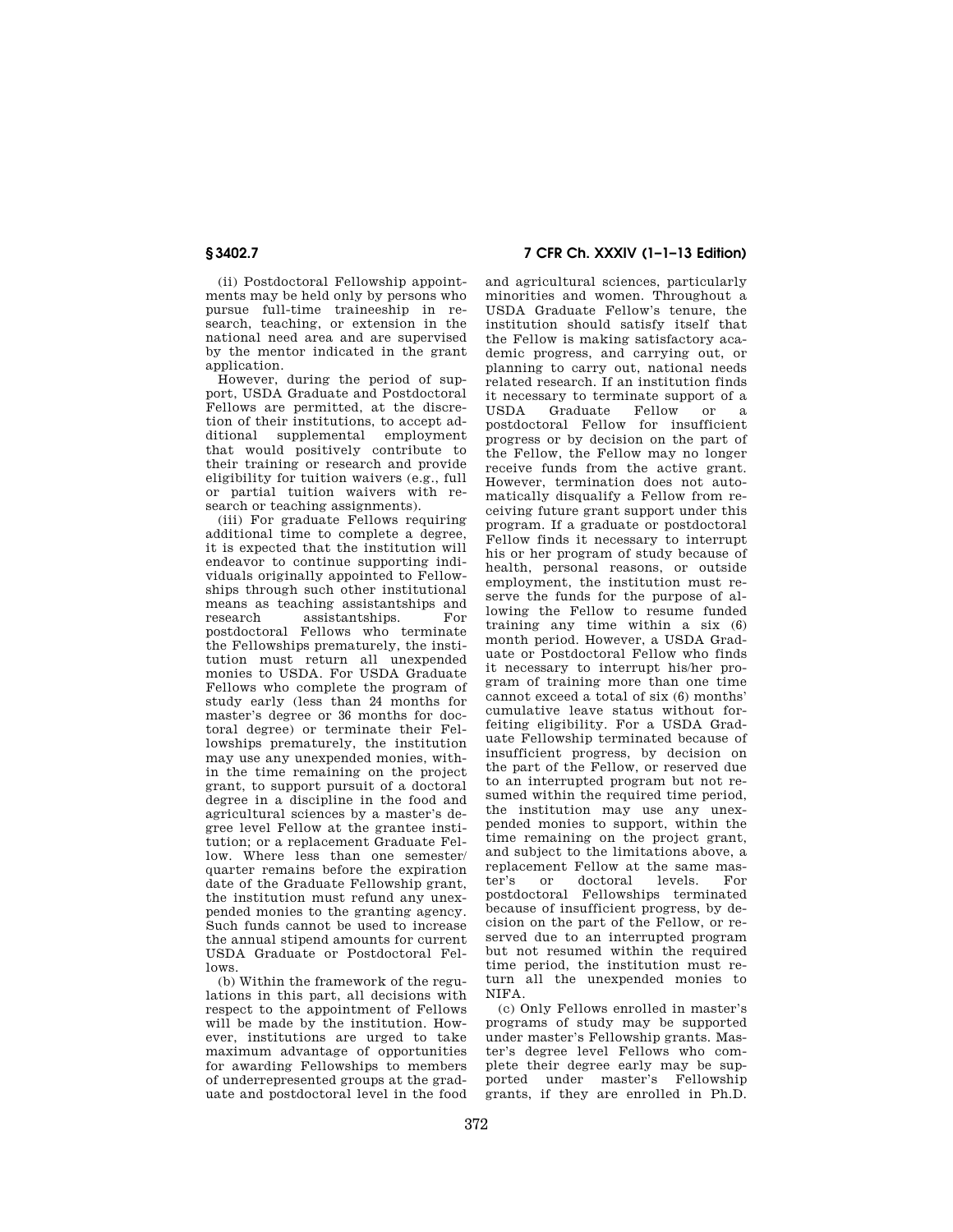programs in areas of the food and agricultural sciences designated as national need areas. Only Fellows enrolled in doctoral programs of study may be supported under doctoral degree Fellowship grants. Only USDA Graduate Fellows who have completed their doctoral degrees may be supported under postdoctoral Fellowship grants.

## **§ 3402.8 Fellowship activities.**

A USDA Graduate Fellow shall be enrolled as a full-time graduate student, as defined by the institution, at all times during the tenure of the Fellowship in the national need area and at the degree level supported by the grant. This includes the time used for special international study or thesis/ dissertation research, if the international travel is funded through a special international study or thesis/dissertation research travel allowance under this grant program. However, the normal requirement for formal registration during part of this tenure may be waived if permitted by the policy of the Fellowship institution, provided that the Graduate Fellow is making satisfactory progress toward degree completion and remains engaged in appropriate full-time Fellowship activities such as thesis/dissertation research. Postdoctoral Fellowship appointments may be held only by persons who pursue full-time traineeship in research, teaching, or extension in the national need area and are supervised by the mentor indicated in the grant application. Graduate and postdoctoral Fellows in academic institutions are not entitled to vacations as such. They are entitled to the short normal student holidays observed by the institution. The time between academic semesters or quarters is to be utilized as an active part of the grant period. During the period of support, USDA Graduate and Postdoctoral Fellows are permitted, at the discretion of their institutions, to accept additional supplemental employment that would positively contribute to their training or research and provide eligibility for tuition waivers (e.g., full or partial tuition waivers provided with research or teaching assignments). A Fellow may

accept from any other entity a grant supporting the Fellow's research costs.

#### **§ 3402.9 Financial provisions.**

An institution may elect to apply the cost-of-education/training institutional allowance to a Fellow's tuition, fees and laboratory expenses and to defray other program expenses (e.g., recruitment, travel, publications, or salaries of project personnel), unless stated otherwise in the solicitation. Tuition and fees are the responsibility of the Fellow unless an institution elects to use its cost-of-education institutional allowance for this purpose or elects to pay such costs out of non-USDA monies. No dependency allowances are provided to any USDA Graduate or Postdoctoral Fellows. Stipend payments and special international study or thesis/dissertation research travel allowances may be made to Fellows by the institution, in accordance with standard institutional procedures for graduate and postdoctoral fellowships and assistantships.

# **Subpart C—Preparation of an Application**

## **§ 3402.10 Application package.**

Applications will be available at *http://www.grants.gov* and through the NIFA Web site. An application package will be made available to any potential grant applicant upon request. This package will include all necessary forms and instructions to apply for a grant under this program.

# **§ 3402.11 Proposal cover page.**

The Proposal Cover Page, Form NIFA–2002, must be completed in its entirety, including all authorizing signatures. One copy of each grant application must contain the original penand-ink signatures, or approved electronic equivalent, of:

(a) The Project Director(s); and

(b) The Authorized Organizational Representative for the institution.

# **§ 3402.12 Project summary.**

Using the Project Summary, Form NIFA–2003, applicants must summarize the proposed graduate program of study and/or the academic and research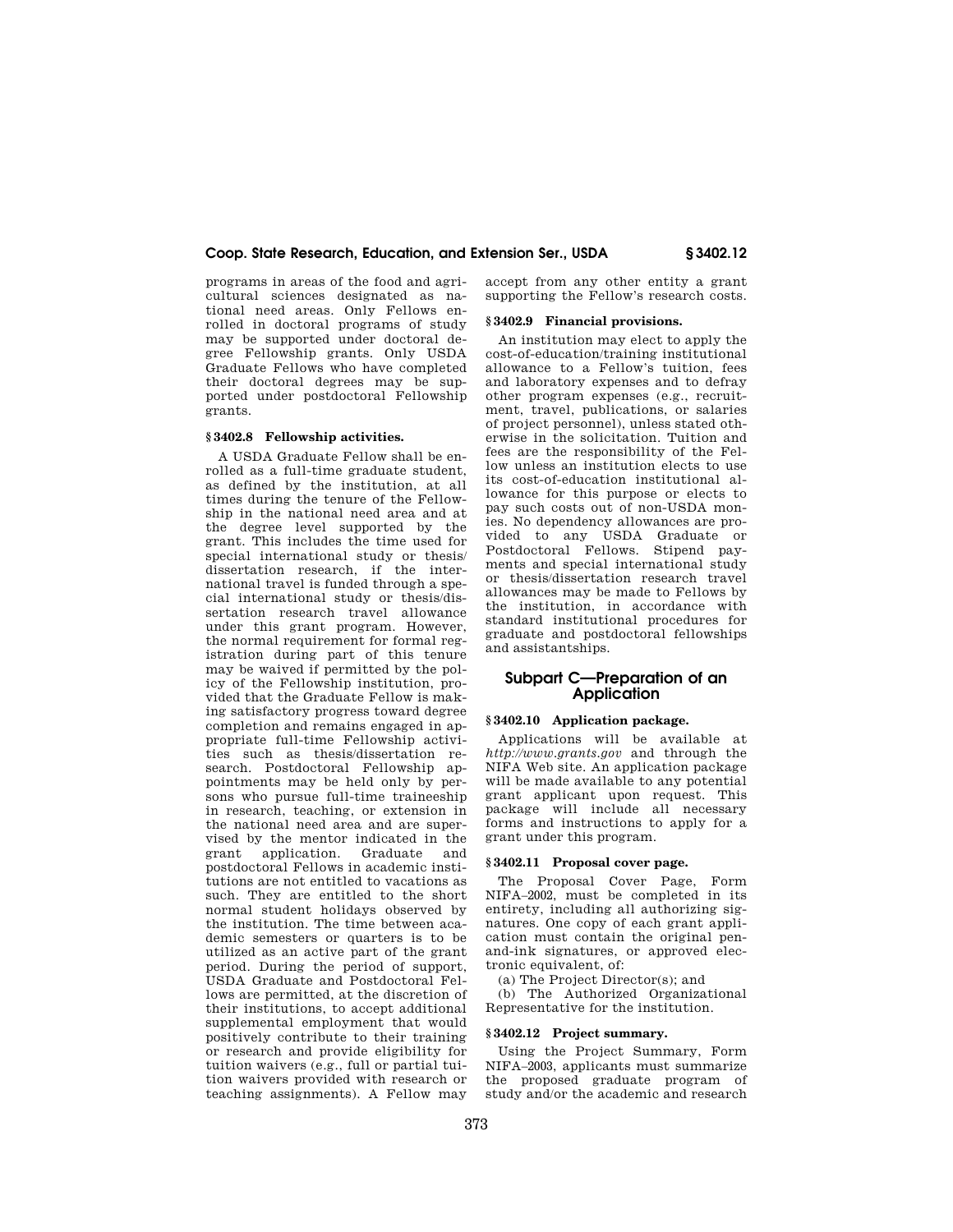strengths of the institution in the national need area for which funding is requested. To the extent possible, applicants should emphasize the uniqueness of the proposed program of training. The summary should not include any reference to the specific number of fellowships requested. The information on Form NIFA–2003 will be used in assigning the most appropriate panelists to review an application. If an application is supported, this Form may be used in program publications.

#### **§ 3402.13 National need narrative.**

HEP will determine the composition of the narrative for each competition, including page limits, font size, the number and the order of sections, and other supporting information that may be required. Detailed instructions for preparing the narrative will be published in the solicitation.

## **§ 3402.14 Budget and budget narrative.**

Applicants must prepare the Budget, Form NIFA–2004, and a budget narrative identifying all costs associated with the application. Instructions for completing the Budget are provided with the form.

### **§ 3402.15 Faculty vitae.**

This section should include a Summary Vita, no more than 2 pages excluding publications listing, for each faculty member contributing significantly to institutional competence at the level of graduate study for the national need area addressed in the application. Applicants should arrange the faculty vitae with the Project Director(s) first, followed by the remaining faculty, in alphabetical order.

#### **§ 3402.16 Appendix.**

Any additional supporting information deemed essential to enhancing the application should be included in an appendix and referenced in the national need narrative.

**§ 3402.13 7 CFR Ch. XXXIV (1–1–13 Edition)** 

# **Subpart D—Submission and Evaluation of an Application**

### **§ 3402.17 Where to submit an application.**

The solicitation will indicate the date for submission of applications and the number of application copies required to apply for a grant. In addition, the solicitation will provide the address to which the application, the required number of accompanying duplicate copies, and any other required forms and materials should be sent.

## **§ 3402.18 Evaluation criteria.**

Applications addressing a particular national need area at a particular Fellowship level (master's, doctoral or postdoctoral) will be evaluated in competition with other applications addressing the same national need area at the same level. Both USDA internal staff and the panelists will evaluate applications on the basis of the criteria published in the solicitation.

# **Subpart E—Supplementary Information**

# **§ 3402.19 Terms and conditions of grant awards.**

Within the limit of funds available for such purpose, the awarding official shall make project grants to those responsible, eligible applicants whose applications are judged most meritorious according to evaluation criteria stated in the solicitation. The beginning of the project period shall be no later than September 30 of the Federal fiscal year in which the project is approved for support. All funds granted under this part shall be expended solely for the purpose for which the funds are granted in accordance with the approved application and budget, the regulations of this part, the terms and conditions of the award, the applicable Federal cost principles, and the Department's assistance regulations (parts 3015 and 3019 of 7 CFR).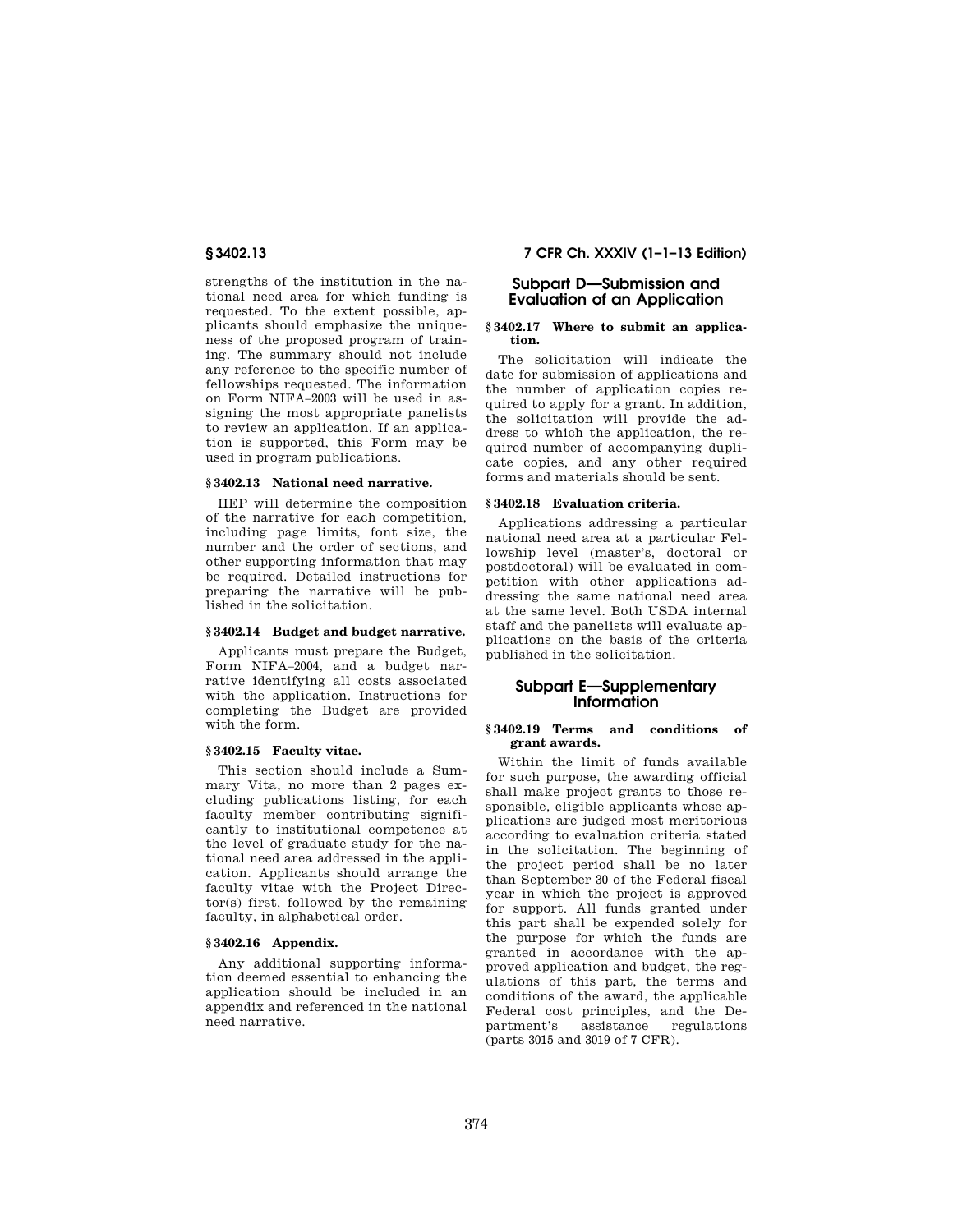## **§ 3402.20 Other Federal statutes and regulations that apply.**

Several Federal statutes and regulations apply to grant applications considered for review and to grants awarded under this program. These include, but are not limited to:

7 CFR part 1, subpart A—USDA implementation of the Freedom of Information Act.

7 CFR part 3—USDA implementation of OMB Circular No. A–129 regarding debt collection.

7 CFR part 15, subpart A—USDA implementation of title VI of the Civil Rights Act of 1964, as amended.

7 CFR part 331 and 9 CFR part 121—USDA implementation of the Agricultural Bioterrorism Protection Act of 2002.

7 CFR part 3015, or any successor rule— USDA Uniform Federal Assistance Regulations, as amended, implementing OMB directives (*i.e.*, Circular Nos. A–21 and A–122) and incorporating provisions of 31 U.S.C. 6301– 6308 (formerly the Federal Grant and Cooperative Agreement Act of 1977, Pub. L. No. 95– 224), as well as general policy requirements applicable to recipients of Departmental financial assistance.

7 CFR part 3017—USDA implementation of Government wide Debarment and Suspension (Nonprocurement) and Government wide Requirements for Drug-Free (Grants).

7 CFR part 3018—USDA implementation of New Restrictions on Lobbying. Imposes prohibitions and requirements for disclosure and certification related to lobbying on recipients of Federal contracts, grants, cooperative agreements, and loans.

7 CFR part 3019—USDA implementation of OMB Circular No. A–110, Uniform Administrative Requirements for Grants and Other Agreements with Institutions of Higher Education, Hospitals, and Other Nonprofit Organizations.

7 CFR part 3052—USDA implementation of OMB Circular No. A–133, Audits of States, Local Governments, and Nonprofit Organizations.

7 CFR part 3407—NIFA implementation of the National Environmental Policy Act.

29 U.S.C. 794, Section 504—Rehabilitation Act of 1973, and

7 CFR part 15b (USDA implementation of statute), prohibiting discrimination based upon physical or mental handicap in Federally assisted programs.

35 U.S.C. 200 *et seq.*—Bayh-Dole Act, controlling allocation of rights to inventions made by employees of small business firms and domestic nonprofit organizations, including universities, in Federally assisted programs (implementing regulations are contained in 37 CFR part 401).

#### **§ 3402.21 Confidential aspects of applications and awards.**

When an application results in a grant, the application and supporting information become part of the record of NIFA transactions, and available to the public upon specific request. Information that the Secretary determines to be of a confidential, privileged, or proprietary nature will be held in confidence to the extent permitted by law. Therefore, any information that the applicant wishes to have considered as confidential, privileged, or proprietary should be clearly marked within the application. The original copy of an application that does not result in a grant will be retained by the Agency for a period of one year. Other copies will be destroyed. Such an application will be released only with the consent of the applicant or to the extent required by law. An application may be withdrawn at any time prior to the final action thereon.

## **§ 3402.22 Access to peer review information.**

After final decisions have been announced, HEP will, upon request, inform the PD of the reasons for its decision on an application. Verbatim copies of summary reviews, not including the identity of the reviewers, will be made available to respective PDs upon specific request.

### **§ 3402.23 Documentation of progress on funded projects.**

(a) Fellowships/Scholarships Entry/ Exit Forms (Form NIFA–2010) are available from NIFA upon request. Upon request by HEP, Project Directors awarded Graduate Fellowship (excluding supplemental international and postdoctoral) grants under the program shall complete and submit this form.

(1) Appointment Information shall be submitted to HEP within 3 months of appointment of a Fellow;

(2) The Project Director shall submit an annual update of each Fellow's progress to HEP by September 30 each year. Additional progress reports may be needed to assess continuing progress of Fellows supported by any special